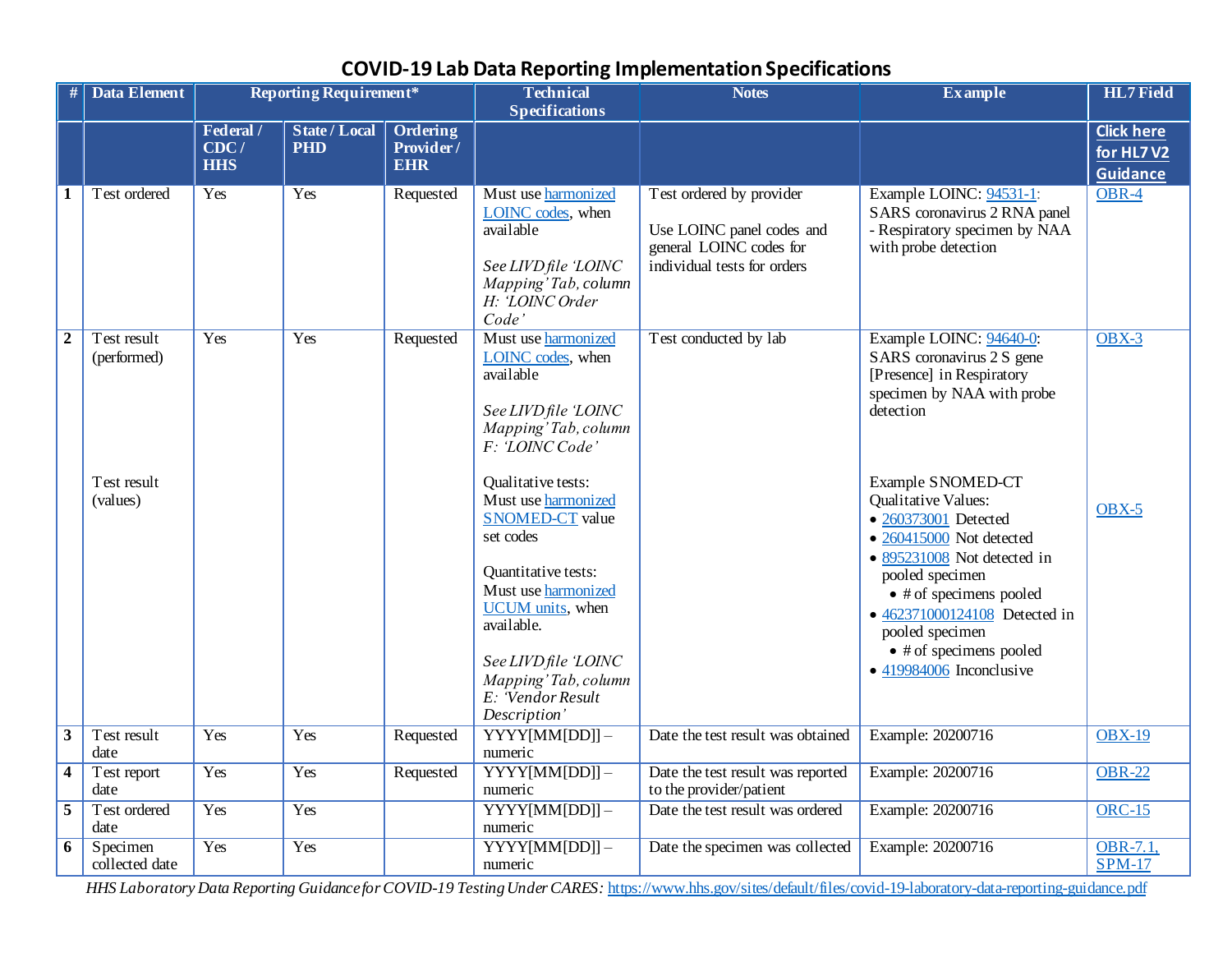|                 | <b>Data Element</b>         |                                 | <b>Reporting Requirement*</b>      |                                     | <b>Technical</b><br><b>Specifications</b>                                                                                                                                                                                                                                                                        | <b>Notes</b>                                                                                                                                                                                                         | <b>Example</b>                                                                       | <b>HL7</b> Field                           |
|-----------------|-----------------------------|---------------------------------|------------------------------------|-------------------------------------|------------------------------------------------------------------------------------------------------------------------------------------------------------------------------------------------------------------------------------------------------------------------------------------------------------------|----------------------------------------------------------------------------------------------------------------------------------------------------------------------------------------------------------------------|--------------------------------------------------------------------------------------|--------------------------------------------|
|                 |                             | Federal /<br>CDC/<br><b>HHS</b> | <b>State / Local</b><br><b>PHD</b> | Ordering<br>Provider/<br><b>EHR</b> |                                                                                                                                                                                                                                                                                                                  |                                                                                                                                                                                                                      |                                                                                      | <b>Click here</b><br>for HL7V2<br>Guidance |
| 7               | Device<br>Identifier        | Yes                             | Yes                                | Requested                           | Must use harmonized<br>Device Identifiers (DI),<br>when available. The DI<br>is contained within the<br>unique device identifier<br>(UDI), created by<br>manufacturer<br>See LIVD file 'LOINC<br>Mapping' Tab, column<br>$M$ : 'Testkit Name ID'<br>for assay and column<br>O: 'Equipment UID'<br>for instrument | Manufacturer requests UDI<br>issuance, then provides DI, or<br>pull from GUDID database<br>If DI unavailable: Use 'Trade<br>Name Manufacturer Name' (a<br>unique element controlled under<br>$21$ CFR $209.10(b)(1)$ | Example DI: 01234567891011<br><b>Example Trade Name:</b><br>SARS-CoV-2 Test_Company  | <b>OBX-17,</b><br>$OBX-18$<br>(barcode)    |
| $\bf{8}$        | Accession #/<br>Specimen ID | Yes                             | Yes                                | Requested                           | Unconstrained alpha-<br>numeric string (follow<br>HL7 specs for<br>documentation)<br>Must be unique for the<br>lab                                                                                                                                                                                               | Can create by concatenating, as<br>needed.<br>Typically includes:<br>• Date/time entered<br>• Collection date<br>• Specimen type (SNOMED-<br>CT)                                                                     | Example of Accession #:<br>18617001<br>Example of Specimen ID:<br>QD00032000         | $OBR-3$ ,<br>$SPM-2$                       |
| 9               | Patient age                 | Yes                             | Requested                          |                                     | Patient age units -<br>numeric:<br>• number of years for<br>patients $>2$<br>$\bullet$ months for patients $\lt$<br>$\bullet$ [YY yr] OR [MM<br>mol                                                                                                                                                              | Patient age at the time of<br>specimen collection, if date of<br>birth is not known                                                                                                                                  | May calculate from DOB                                                               | $OBX-5$                                    |
| 10 <sup>1</sup> | Patient date of<br>birth    | N <sub>o</sub>                  | Yes                                |                                     | YYYY[MM[DD]]-<br>numeric                                                                                                                                                                                                                                                                                         |                                                                                                                                                                                                                      | Examples: 19460616                                                                   | $PID-7$                                    |
| 11              | Patient race                | Yes                             | Yes                                |                                     | Use OMB race codes<br>value set, which is<br>consistent with Census<br>2020                                                                                                                                                                                                                                      | Identified by patient                                                                                                                                                                                                | <b>OMB</b> Values:<br>• 1002-5 American Indian or<br>Alaska Native<br>• 2028-9 Asian | $PID-10$                                   |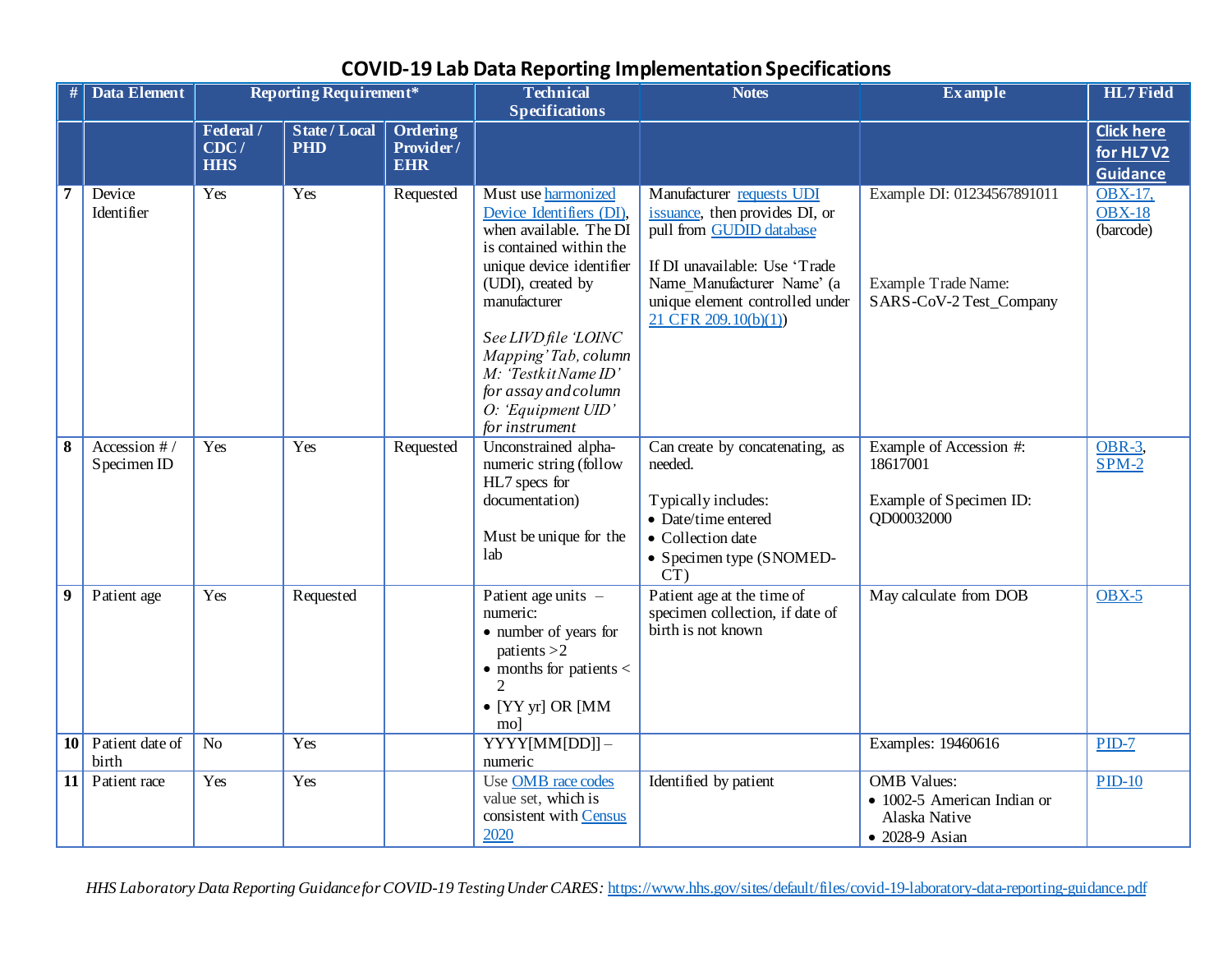| $\#$<br><b>Data Element</b>                         |                                 | <b>Reporting Requirement*</b>      |                                     | <b>Technical</b><br><b>Specifications</b>                                        | <b>Notes</b>                                                            | <b>Example</b>                                                                                                                                                 | <b>HL7</b> Field                                                                                        |
|-----------------------------------------------------|---------------------------------|------------------------------------|-------------------------------------|----------------------------------------------------------------------------------|-------------------------------------------------------------------------|----------------------------------------------------------------------------------------------------------------------------------------------------------------|---------------------------------------------------------------------------------------------------------|
|                                                     | Federal /<br>CDC/<br><b>HHS</b> | <b>State / Local</b><br><b>PHD</b> | Ordering<br>Provider/<br><b>EHR</b> |                                                                                  |                                                                         |                                                                                                                                                                | <b>Click here</b><br>for HL7V2<br><b>Guidance</b>                                                       |
|                                                     |                                 |                                    |                                     |                                                                                  |                                                                         | • 2054-5 Black or African<br>American<br>• 2076-8 Native Hawaiian or<br>Other Pacific Islander<br>• 2106-3 White<br>• UNK Unknown<br>• ASKU Asked, but unknown |                                                                                                         |
| 12<br>Patient<br>ethnicity                          | Yes                             | Yes                                |                                     | Use OMB ethnicity<br>codes value set, which<br>is consistent with<br>Census 2020 | Identified by patient                                                   | <b>OMB</b> Values:<br>• 2135-2 Hispanic or Latino<br>• 2186-5 Non Hispanic or Latino<br>• UNK Unknown<br>• ASKU Asked, but unknown                             | $PID-22$                                                                                                |
| 13<br>Patient sex                                   | Yes                             | Yes                                |                                     | Male<br>Female<br>Other                                                          | Biological sex at birth (XY,<br>XX, other)                              | <b>SNOMED-CT Values:</b><br>$\bullet$ M (Male)<br>$\bullet$ F (Female)<br>$\bullet$ O (Other)                                                                  | $PID-8$                                                                                                 |
| 14<br>Patient<br>residence zip<br>code              | Yes                             | Yes                                |                                     | 5-digit or 9-digit<br>numeric notation (with<br>dash)<br>#####-####              |                                                                         | Example: 20993                                                                                                                                                 | $PID-11.5$                                                                                              |
| $\overline{15}$<br>Patient<br>residence<br>county   | Yes                             | Yes                                |                                     | Patient residence<br>county name - Alpha                                         | Patient residence county name<br>can be auto-populated from zip<br>code | <b>Example: Dallas County</b>                                                                                                                                  | PID-11.9                                                                                                |
| 16<br>Ordering<br>provider name<br>and NPI          | Yes (as<br>applicable)          | Yes (as<br>applicable)             |                                     | Name - Alpha<br>NPI-Numeric, 10-<br>digit ##########                             | Current provider name, or<br>NPI from NPPES NPI Registry                | <b>Example Name:</b><br>• Last, First<br>Example NPI:<br>• 1234567899                                                                                          | ORC-12.1<br><b>OBR-16.1</b><br><b>ORC-12.2</b><br><b>OBR-16.2</b><br><b>ORC-12.3</b><br><b>OBR-16.3</b> |
| $\overline{17}$<br>Ordering<br>provider zip<br>code | Yes                             | Yes                                |                                     | 5-digit or 9-digit<br>numeric notation (with<br>dash)<br>#####<br>#####-####     |                                                                         | Example: 20993                                                                                                                                                 | <b>ORC-24.5</b>                                                                                         |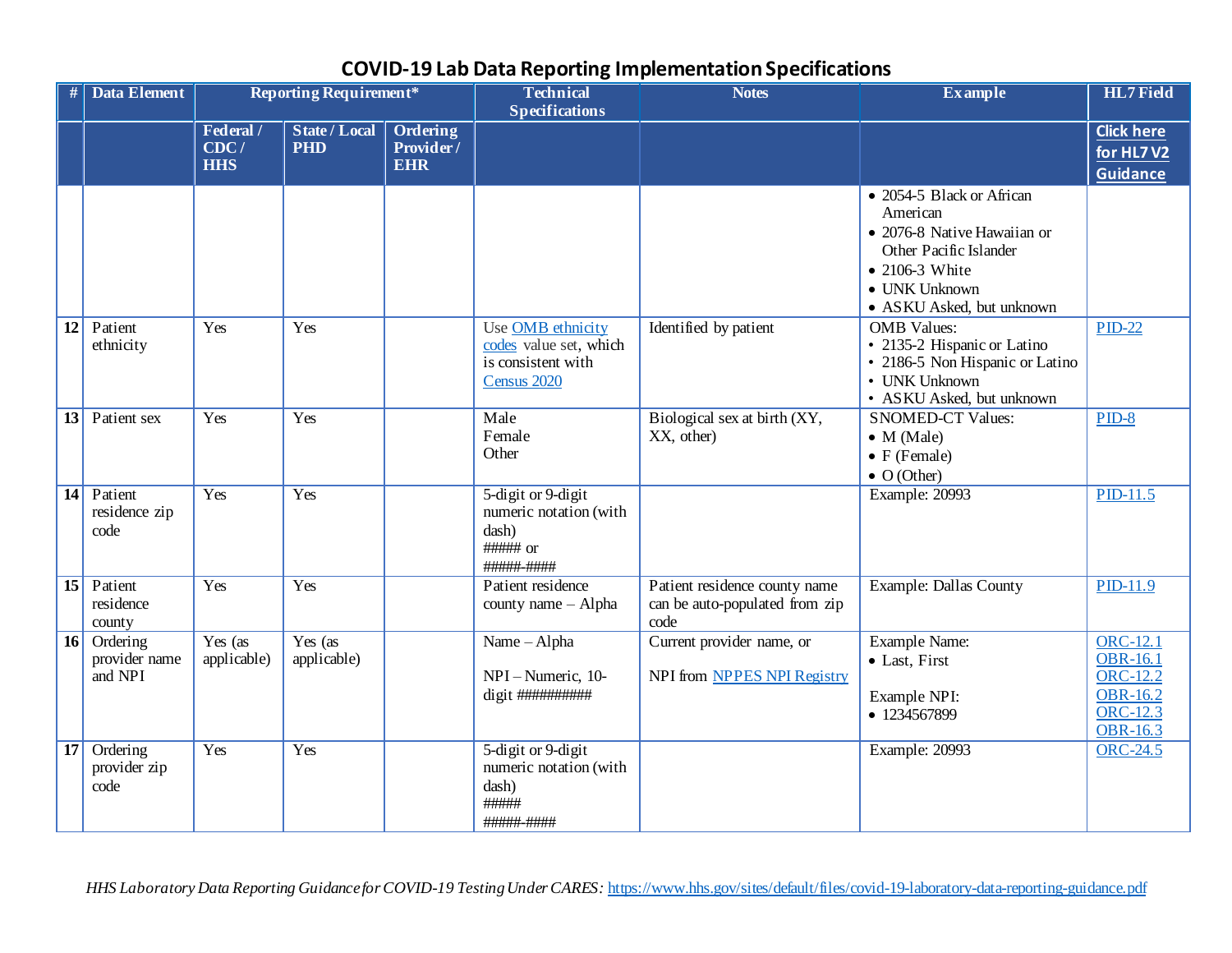|    | <b>Data Element</b>                          |                                 | <b>Reporting Requirement*</b>      |                                     | <b>Technical</b><br><b>Specifications</b>                                                                                                                                                              | <b>Notes</b>                  | <b>Example</b>                                                                                                                                                                                                                                                                                                                                                                                                                                                                                                                                                                                | <b>HL7</b> Field                                  |
|----|----------------------------------------------|---------------------------------|------------------------------------|-------------------------------------|--------------------------------------------------------------------------------------------------------------------------------------------------------------------------------------------------------|-------------------------------|-----------------------------------------------------------------------------------------------------------------------------------------------------------------------------------------------------------------------------------------------------------------------------------------------------------------------------------------------------------------------------------------------------------------------------------------------------------------------------------------------------------------------------------------------------------------------------------------------|---------------------------------------------------|
|    |                                              | Federal /<br>CDC/<br><b>HHS</b> | <b>State / Local</b><br><b>PHD</b> | Ordering<br>Provider/<br><b>EHR</b> |                                                                                                                                                                                                        |                               |                                                                                                                                                                                                                                                                                                                                                                                                                                                                                                                                                                                               | <b>Click here</b><br>for HL7V2<br><b>Guidance</b> |
| 18 | Performing<br>facility name<br>and/or CLIA # | Yes (if<br>known)               | Yes (if<br>known)                  |                                     | Alphanumeric;<br>##D#######                                                                                                                                                                            | <b>CLIA Laboratory Search</b> | Example: 21D1234567                                                                                                                                                                                                                                                                                                                                                                                                                                                                                                                                                                           | <b>OBX-23</b>                                     |
| 19 | Performing<br>facility zip<br>code           | Yes                             | Yes                                |                                     | $\overline{5}$ -digit or 9-digit<br>numeric notation (with<br>dash)<br>#####<br>#####-####                                                                                                             |                               | Example: 20993                                                                                                                                                                                                                                                                                                                                                                                                                                                                                                                                                                                | <b>OBX-24.5</b>                                   |
| 20 | Specimen<br>source                           | Yes                             | Yes                                |                                     | Must use appropriate<br>harmonized specimen<br>codes (in LIVD file.<br>e.g., SNOMED-CT<br>codes), when available<br>See LIVD file 'LOINC<br>Mapping' Tab, column<br>D: Vendor Specimen<br>Description' |                               | <b>SNOMED-CT Values:</b><br>· 258500001 Nasopharyngeal<br>swab<br>• 871810001 Mid-turbinate nasal<br>swab<br>• 697989009 Anterior nares<br>swab<br>• 258411007 Nasopharyngeal<br>aspirate<br>• 429931000124105 Nasal<br>aspirate<br>• 258529004 Throat swab<br>$\bullet$ 119334006 Sputum specimen<br>• 119342007 Saliva specimen<br>· 258607008 Bronchoalveolar<br>lavage fluid sample<br>$\bullet$ 119364003 Serum specimen<br>· 119361006 Plasma specimen<br>$\bullet$ 440500007 Dried blood spot<br>specimen<br>• 258580003 Whole blood<br>sample<br>• 122555007 Venous blood<br>specimen | $SPM-4$                                           |
| 21 | Patient name                                 | No                              | Requested                          |                                     | LOINC: 45392-8<br><b>Patient First Name</b><br>LOINC: 52461-1<br>Patient Middle Name                                                                                                                   |                               | Example: Last, First Middle                                                                                                                                                                                                                                                                                                                                                                                                                                                                                                                                                                   | $PID-5.1$<br>$PID-5.2$<br>$PID-5.3$               |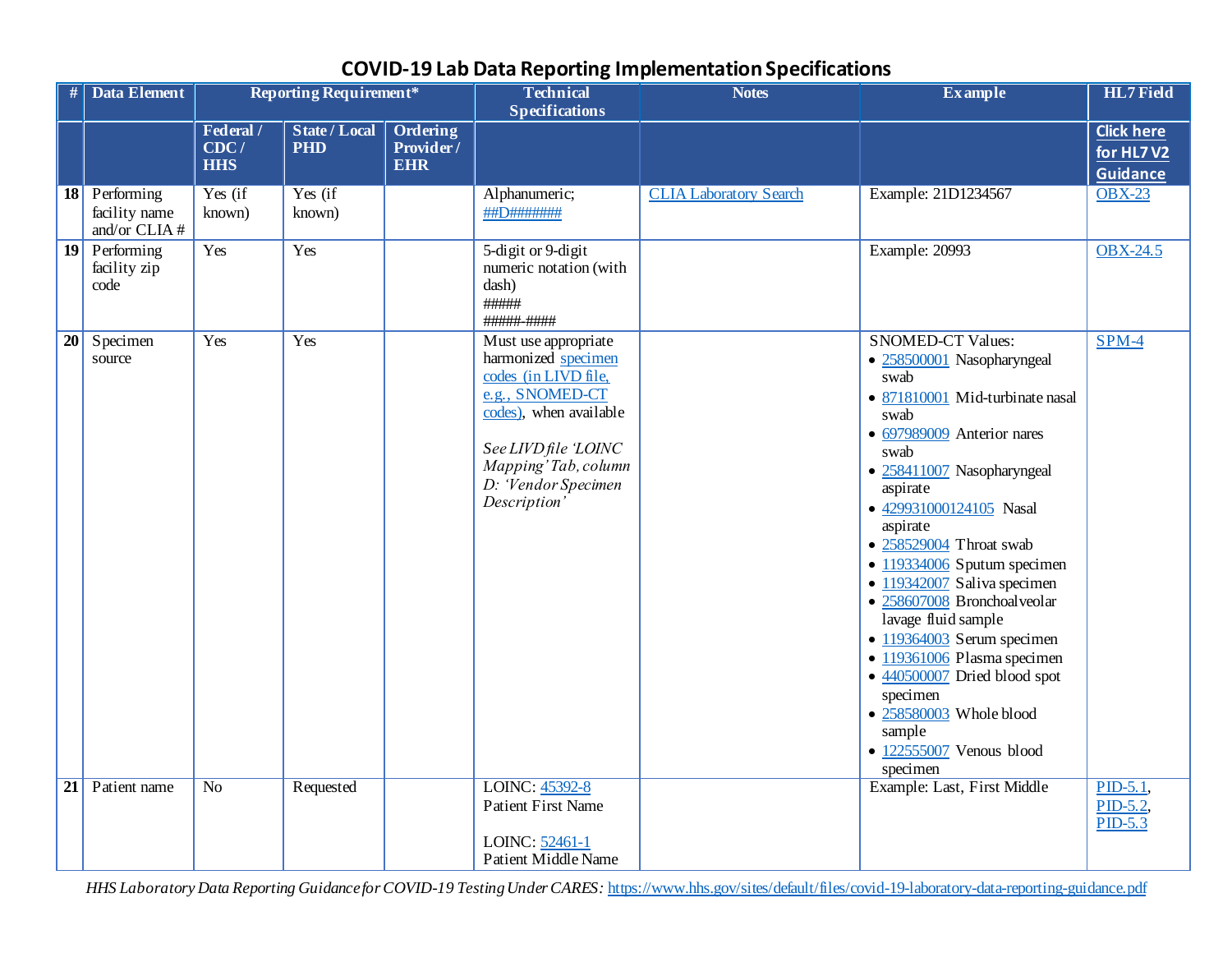|    | <b>Data Element</b>                  | <b>Reporting Requirement*</b>   |                                    |                                     | <b>Technical</b><br><b>Specifications</b>                         | <b>Notes</b>                                                                                                                                                                             | <b>Example</b>                                                                                                                                                                                                                                                                                                                                                         | <b>HL7</b> Field                                  |
|----|--------------------------------------|---------------------------------|------------------------------------|-------------------------------------|-------------------------------------------------------------------|------------------------------------------------------------------------------------------------------------------------------------------------------------------------------------------|------------------------------------------------------------------------------------------------------------------------------------------------------------------------------------------------------------------------------------------------------------------------------------------------------------------------------------------------------------------------|---------------------------------------------------|
|    |                                      | Federal /<br>CDC/<br><b>HHS</b> | <b>State / Local</b><br><b>PHD</b> | Ordering<br>Provider/<br><b>EHR</b> |                                                                   |                                                                                                                                                                                          |                                                                                                                                                                                                                                                                                                                                                                        | <b>Click here</b><br>for HL7V2<br><b>Guidance</b> |
|    |                                      |                                 |                                    |                                     | LOINC: 45394-4<br><b>Patient Last Name</b>                        |                                                                                                                                                                                          |                                                                                                                                                                                                                                                                                                                                                                        |                                                   |
| 22 | Unique patient<br>identifier         | N <sub>o</sub>                  | Requested                          | Requested                           |                                                                   |                                                                                                                                                                                          |                                                                                                                                                                                                                                                                                                                                                                        | $PID-3$                                           |
| 23 | Patient street<br>address            | $\overline{No}$                 | Requested                          |                                     | Patient street address -<br>Alphanumeric                          | Address of location where<br>patient resides (e.g., apartment,<br>condo, house, shelter, care<br>facility, etc.)                                                                         | <b>Example: Number Street</b><br>City, State, Zip                                                                                                                                                                                                                                                                                                                      | $PID-11$                                          |
| 24 | Patient phone<br>number              | N <sub>o</sub>                  | Requested                          |                                     | 10-digit numeric (###)<br>###-####                                | Home/cell phone (non-business)                                                                                                                                                           | Example: (123) 456-7890                                                                                                                                                                                                                                                                                                                                                | $PID-13$                                          |
| 25 | Ordering<br>provider<br>address      | $\rm No$                        | Requested                          |                                     | Alphanumeric                                                      | Ordering provider street address                                                                                                                                                         | Example: Number Street<br>City, State, Zip                                                                                                                                                                                                                                                                                                                             | <b>ORC-24</b>                                     |
| 26 | Ordering<br>provider<br>phone number | $\overline{No}$                 | Requested                          |                                     | 10-digit numeric (###)<br>###-####                                |                                                                                                                                                                                          | Example: (123) 456-7890                                                                                                                                                                                                                                                                                                                                                | $ORC-14$<br><b>OBR-17</b>                         |
| 27 | <b>AOE: First</b><br>test            | Optional                        | Optional                           |                                     | <b>YES</b><br>NO <sub>1</sub><br><b>UNK - Unknown</b>             | Is this the first test (of any kind)<br>the patient has had for COVID-<br>19?                                                                                                            | LOINC: 95417-2<br>Value Set (HL7 0136):<br>$\cdot$ YES<br>$\cdot$ NO<br>• UNK - Unknown                                                                                                                                                                                                                                                                                | $OBX-5$                                           |
|    | (ifNO)                               | Optional                        | Optional                           |                                     | Molecular<br>Antigen<br>Antibody/Serology<br><b>UNK - Unknown</b> | What type of test was the most<br>recent prior test, and what was<br>the result?<br>To be filled out by patient or<br>provider, or pulled from a<br>patient's test history, if possible. | Test Type and Result:<br>• Molecular (LOINC: 94309-2)<br>• Detected (260373001)<br>• Not Detected (260415000)<br>• UNK - Unknown<br>(261665006)<br>• Antigen (LOINC: 94558-4)<br>• Detected (260373001)<br>• Not Detected (260415000)<br>• UNK - Unknown<br>(261665006)<br>• Antibody (LOINC: 94762-2)<br>• Detected (260373001)<br>$\cdot$ Not Detected $(260415000)$ | $OBX-5$                                           |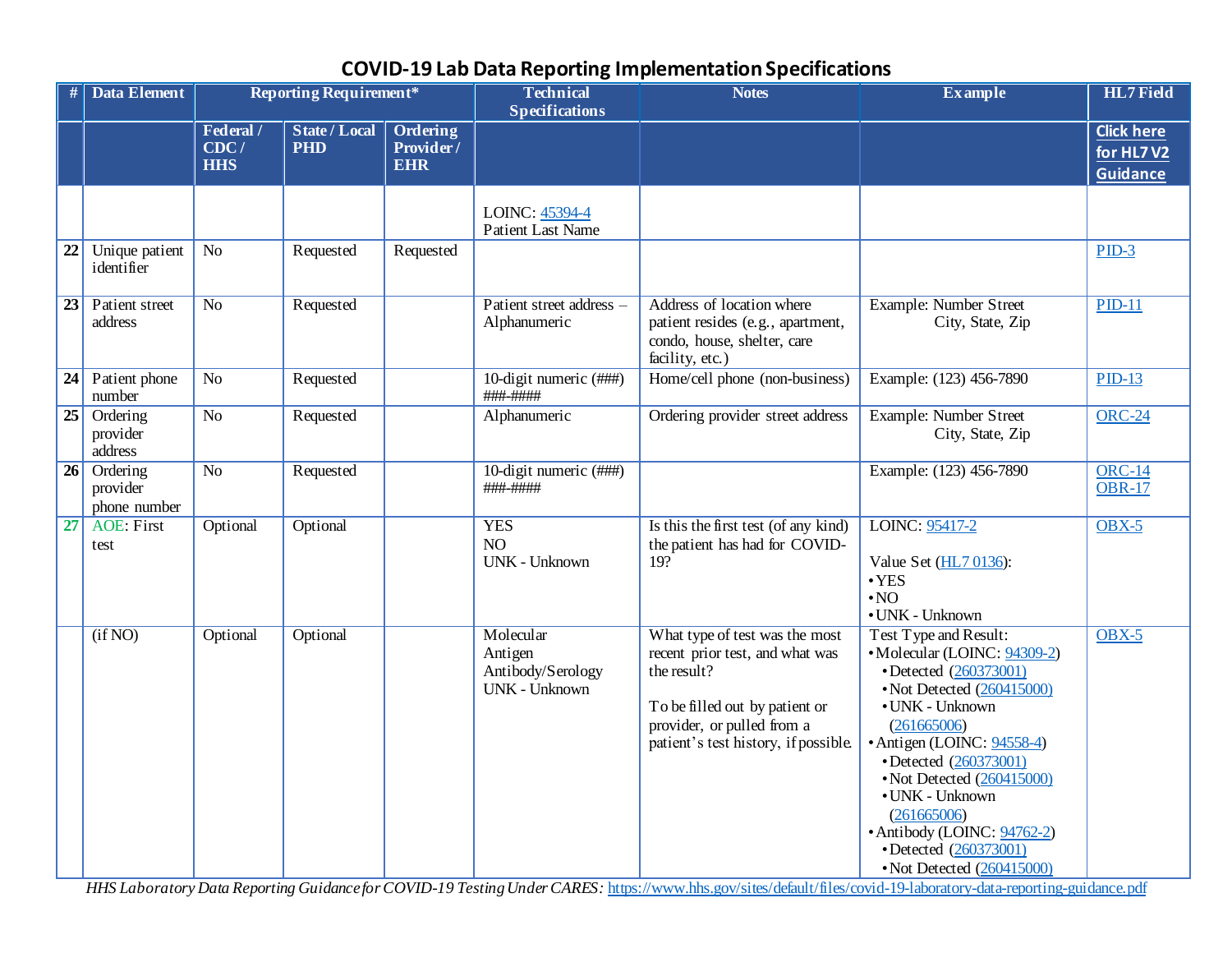|                 | <b>Data Element</b>               |                                 | <b>Reporting Requirement*</b>      |                                     | <b>Technical</b><br><b>Specifications</b>                           | <b>Notes</b>                                                                   | <b>Example</b>                                                                                                                                                                                              | <b>HL7</b> Field                                   |
|-----------------|-----------------------------------|---------------------------------|------------------------------------|-------------------------------------|---------------------------------------------------------------------|--------------------------------------------------------------------------------|-------------------------------------------------------------------------------------------------------------------------------------------------------------------------------------------------------------|----------------------------------------------------|
|                 |                                   | Federal /<br>CDC/<br><b>HHS</b> | <b>State / Local</b><br><b>PHD</b> | Ordering<br>Provider/<br><b>EHR</b> |                                                                     |                                                                                |                                                                                                                                                                                                             | <b>Click here</b><br>for HL7 V2<br><b>Guidance</b> |
|                 |                                   |                                 |                                    |                                     |                                                                     |                                                                                | • UNK - Unknown<br>(261665006)<br>•261665006 Unknown<br>•276727009 Null (Prior test type<br>unknown)                                                                                                        |                                                    |
|                 | (ifNO)                            | Optional                        | Optional                           |                                     | $YYYY$ [MM[DD]] -<br>numeric                                        | Date of most recent prior test<br>(date when test was performed),<br>if known. | Example: 20200716                                                                                                                                                                                           | $OBX-5$                                            |
| 28              | AOE:<br>Employed in<br>healthcare | Requested                       | Requested                          |                                     | <b>YES</b><br>NO<br><b>UNK - Unknown</b>                            | Is the patient employed in<br>healthcare with direct patient<br>contact?       | LOINC: 95418-0                                                                                                                                                                                              | $OBX-5$                                            |
|                 | (ifYES)                           | Optional                        | Optional                           |                                     |                                                                     |                                                                                | If yes: SNOMED-CT Values:<br>• 223366009 Healthcare<br>Professional<br><b>More Detailed Healthcare</b><br><b>Professional List</b>                                                                          |                                                    |
| $\overline{29}$ | AOE:<br>Symptomatic<br>per CDC    | Requested                       | Requested                          |                                     | <b>YES</b><br>NO<br><b>UNK - Unknown</b>                            | Per CDC list of symptoms                                                       | LOINC: 95419-8<br>Value Set (HL7 0136):<br>$\cdot$ YES<br>$\cdot$ NO<br>• UNK - Unknown                                                                                                                     | $OBX-5$                                            |
|                 | (if YES)                          | Requested                       | Requested                          |                                     | If yes, date symptom<br>onset, if known<br>YYYY[MM[DD]]-<br>numeric |                                                                                | LOINC: 65222-2 (date)<br>Example: 20200716                                                                                                                                                                  | $OBX-5$                                            |
|                 | (ifYES)                           | Optional                        | Optional                           |                                     | Use LOINC and<br>SNOMED-CT codes<br>when possible                   | Per CDC list of symptoms                                                       | LOINC: $75325-1$ Symptom<br><b>SNOMED-CT Values:</b><br>• $426000000$ Fever over 100.4F<br>$\bullet$ 103001002 Feeling feverish<br>• 43724002 Chills<br>• 49727002 Cough<br>• 267036007 Shortness of breath | $OBX-5$                                            |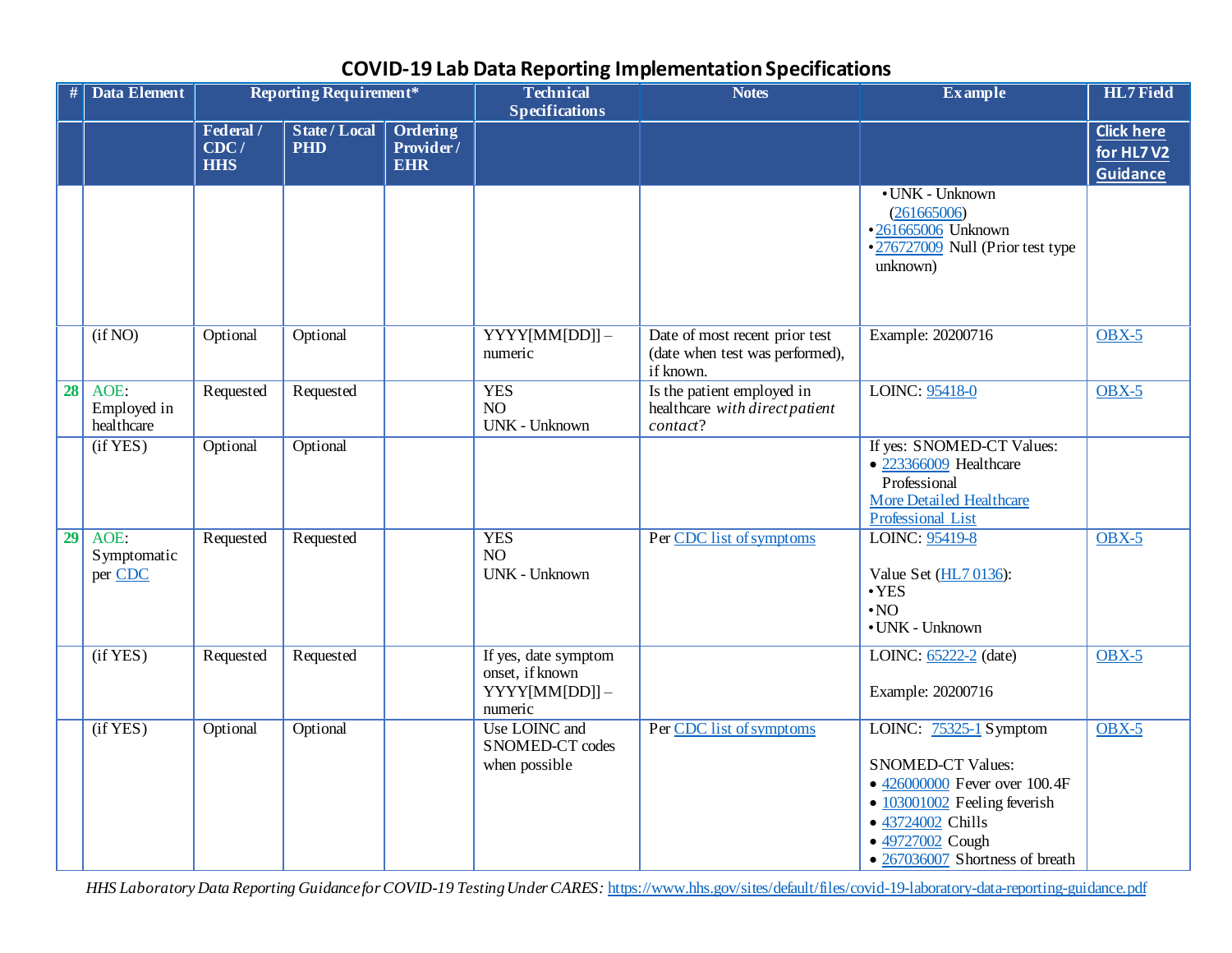| #               | <b>Data Element</b>                                              |                                 | <b>Reporting Requirement*</b>      |                                     | <b>Technical</b><br><b>Specifications</b> | <b>Notes</b>                                                                                                   | <b>Example</b>                                                                                                                                                                                                                                                                                                                                                         | <b>HL7</b> Field                                                |
|-----------------|------------------------------------------------------------------|---------------------------------|------------------------------------|-------------------------------------|-------------------------------------------|----------------------------------------------------------------------------------------------------------------|------------------------------------------------------------------------------------------------------------------------------------------------------------------------------------------------------------------------------------------------------------------------------------------------------------------------------------------------------------------------|-----------------------------------------------------------------|
|                 |                                                                  | Federal /<br>CDC/<br><b>HHS</b> | <b>State / Local</b><br><b>PHD</b> | Ordering<br>Provider/<br><b>EHR</b> |                                           |                                                                                                                |                                                                                                                                                                                                                                                                                                                                                                        | <b>Click here</b><br>for HL7 $\overline{V2}$<br><b>Guidance</b> |
|                 |                                                                  |                                 |                                    |                                     |                                           |                                                                                                                | • 230145002 Difficulty<br>breathing<br>• 84229001 Fatigue<br>• 68962001 Muscle or body<br>aches<br>• 25064002 Headache<br>$\bullet$ 36955009 New loss of taste<br>$\bullet$ 44169009 New loss of smell<br>• 162397003 Sore throat<br>• 68235000 Nasal congestion<br>• 64531003 Runny nose<br>• 422587007 Nausea<br>$\bullet$ 422400008 Vomiting<br>• 62315008 Diarrhea |                                                                 |
| $\overline{30}$ | AOE:<br>Hospitalized<br>(at time of<br>testing, for<br>$COVID$ ) | Requested                       | Requested                          |                                     | <b>YES</b><br>NO<br><b>UNK - Unknown</b>  | To determine if the individual is<br>hospitalized for confirmed or<br>suspected COVID-19 at time of<br>testing | LOINC: 77974-4<br>Value Set (HL7 0136):<br>$\cdot$ YES<br>$\cdot$ NO<br>$\cdot$ UNK - Unknown                                                                                                                                                                                                                                                                          | $OBX-5$                                                         |
|                 | (ifYES)                                                          | Optional                        | Optional                           |                                     |                                           |                                                                                                                | If Yes, SNOMED-CT Values:<br>• 840544004 Suspected disease<br>caused by 2019 novel<br>coronavirus (situation)<br>• 840539006 Disease caused by<br>2019 novel coronavirus<br>(disorder)                                                                                                                                                                                 |                                                                 |
| 31              | AOE: ICU (at<br>time of<br>testing, for<br>COVID)                | Requested                       | Requested                          |                                     | <b>YES</b><br>NO<br><b>UNK - Unknown</b>  | To determine if the individual is<br>in the ICU for confirmed or<br>suspected COVID-19 at time of<br>testing   | LOINC: 95420-6<br>Value Set (HL7 0136):<br>$\cdot$ YES<br>$\cdot$ NO<br>$\bullet$ UNK - Unknown                                                                                                                                                                                                                                                                        | $OBX-5$                                                         |
|                 | (if YES)                                                         | Optional                        | Optional                           |                                     |                                           |                                                                                                                | If Yes, SNOMED-CT Value:<br>• 309904001 Intensive care unit<br>(environment)                                                                                                                                                                                                                                                                                           |                                                                 |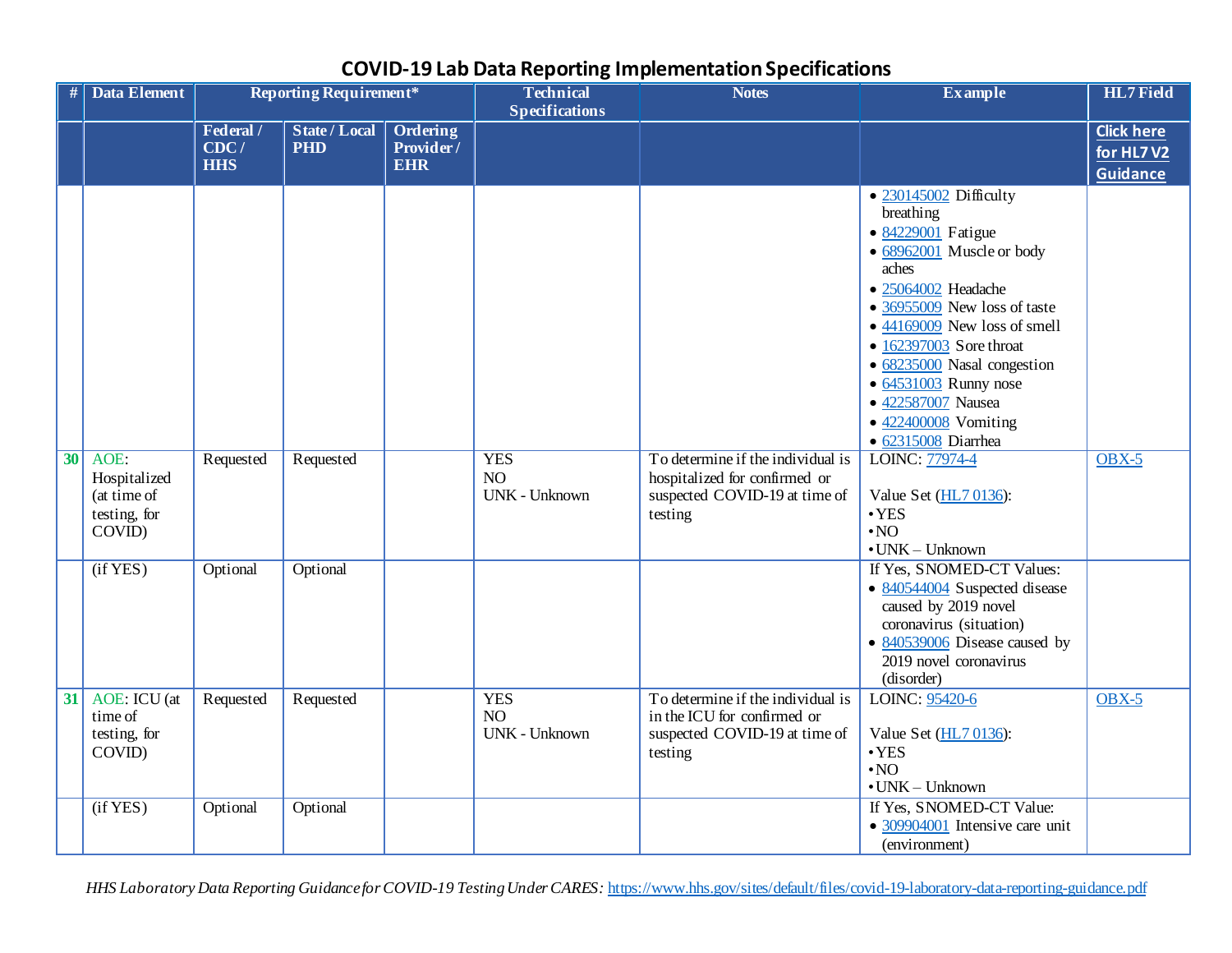| #  | Data Element                                                                         | Reporting Requirement*          |                                    |                                            | <b>Technical</b><br><b>Specifications</b> | <b>Notes</b>                                                                                                                                                                                                            | <b>Example</b>                                                                                                                                                                                                                                                                                                                                                                                                                                                                                                                                                                                            | <b>HL7</b> Field                                  |
|----|--------------------------------------------------------------------------------------|---------------------------------|------------------------------------|--------------------------------------------|-------------------------------------------|-------------------------------------------------------------------------------------------------------------------------------------------------------------------------------------------------------------------------|-----------------------------------------------------------------------------------------------------------------------------------------------------------------------------------------------------------------------------------------------------------------------------------------------------------------------------------------------------------------------------------------------------------------------------------------------------------------------------------------------------------------------------------------------------------------------------------------------------------|---------------------------------------------------|
|    |                                                                                      | Federal /<br>CDC/<br><b>HHS</b> | <b>State / Local</b><br><b>PHD</b> | <b>Ordering</b><br>Provider/<br><b>EHR</b> |                                           |                                                                                                                                                                                                                         |                                                                                                                                                                                                                                                                                                                                                                                                                                                                                                                                                                                                           | <b>Click here</b><br>for HL7V2<br><b>Guidance</b> |
| 32 | AOE:<br>Resident in<br>congregate<br>care/living<br>setting (select<br>the best one) | Requested                       | Requested                          |                                            | <b>YES</b><br>NO<br><b>UNK - Unknown</b>  | e.g., nursing homes, residential<br>care for people with intellectual<br>and developmental disabilities,<br>psychiatric treatment facilities,<br>group homes, board and care<br>homes, homeless shelter, foster<br>care | LOINC: 95421-4<br>Value Set (HL7 0136):<br>$\cdot$ YES<br>$\boldsymbol{\cdot}$ NO<br>• UNK - Unknown                                                                                                                                                                                                                                                                                                                                                                                                                                                                                                      | $OBX-5$                                           |
|    | (if YES)                                                                             | Optional                        | Optional                           |                                            |                                           |                                                                                                                                                                                                                         | If yes:<br>LOINC: 75617-1 Residence<br><b>Type</b><br><b>SNOMED-CT Values:</b><br>• 22232009 Hospital<br>• 2081004 Hospital ship<br>$\bullet$ 32074000 Long term<br>care hospital<br>• 224929004 Secure<br>hospital<br>$\bullet$ 42665001 Nursing home<br>• 30629002 Retirement<br>home<br>• 74056004 Orphanage<br>· 722173008 Prison-based<br>care site<br>• 20078004 Substance abuse<br>treatment center<br>• 257573002 Boarding<br>house<br>• 224683003 Military<br>accommodation<br>• 284546000 Hospice<br>• 257628001 Hostel<br>• 310207003 Sheltered<br>housing<br>• 257656006 Penal<br>institution |                                                   |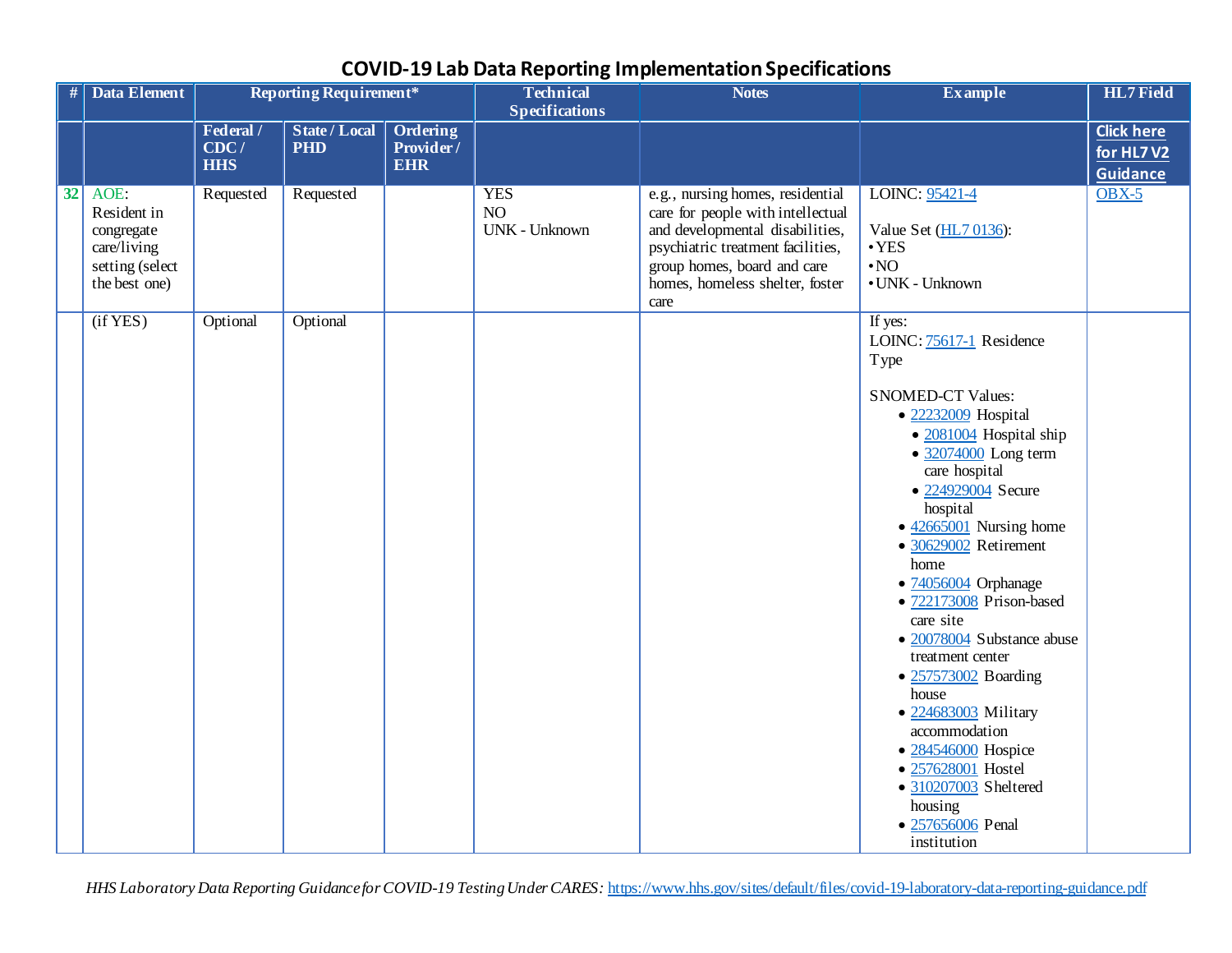| #  | <b>Data Element</b> | <b>Reporting Requirement*</b>   |                                        |                         | <b>Technical</b><br><b>Specifications</b>        | <b>Notes</b> | <b>Example</b>                                                                                                                                            | <b>HL7</b> Field                                  |
|----|---------------------|---------------------------------|----------------------------------------|-------------------------|--------------------------------------------------|--------------|-----------------------------------------------------------------------------------------------------------------------------------------------------------|---------------------------------------------------|
|    |                     | Federal /<br>CDC/<br><b>HHS</b> | State / Local   Ordering<br><b>PHD</b> | Provider/<br><b>EHR</b> |                                                  |              |                                                                                                                                                           | <b>Click here</b><br>for HL7V2<br><b>Guidance</b> |
|    |                     |                                 |                                        |                         |                                                  |              | $\bullet$ 285113009 Religious<br>institutional residence<br>• 285141008 Work<br>(environment)                                                             |                                                   |
| 33 | AOE:<br>Pregnant    | Requested                       | Requested                              |                         | Pregnant<br>Not Pregnant<br><b>UNK - Unknown</b> |              | LOINC: 82810-3<br><b>SNOMED-CT Pregnancy Status:</b><br>• 77386006 Pregnant<br>$\bullet$ 60001007 Not Pregnant<br>• 261665006 Unknown<br>• 276727009 Null | $OBX-5$                                           |

**\* Reporting Requirements:**

*This table represents a visual, side-by-side comparison of which entities ultimately receive each of the reported data elements. For example, not all data elements reported to the State / Local PHD are reported to the Federal authorities.*

• **This table is not meant to indicate how data elements are reported in terms of their flow between entities. Current information on reporting requirements for laboratories and associated FAQs are available on CDCs website: ["How to Report COVID-19 Laboratory Data"](https://www.cdc.gov/coronavirus/2019-ncov/lab/reporting-lab-data.html)**

#### *Requirement/Request Level:*

- **Yes = Required to be reported by August**  $1<sup>st</sup>$ **, 2020**
- **Requested = Every reasonable effort should be made to achieve reporting by August 1st, 2020**
- **Optional = Strongly encouraged to begin reporting by August 1st, 2020, if possible**
- **No = Not required to be reported**

#### **Acronyms:**

**AOE: Ask at Order Entry CDC: Centers for Disease Control and Prevention CLIA: Clinical Laboratory Improvement Amendments DI: Device Identifier EHR: Electronic Health Record GUDID: Global Unique Device Identification Database HHS: Department of Health and Human Services HL7: Health-Level Seven ICU: Intensive Care Unit ID: Identifier LIVD: LOINC In Vitro Diagnostic LOINC: Logical Observations Identifiers Names and Codes NPI: National Provider Identifier**